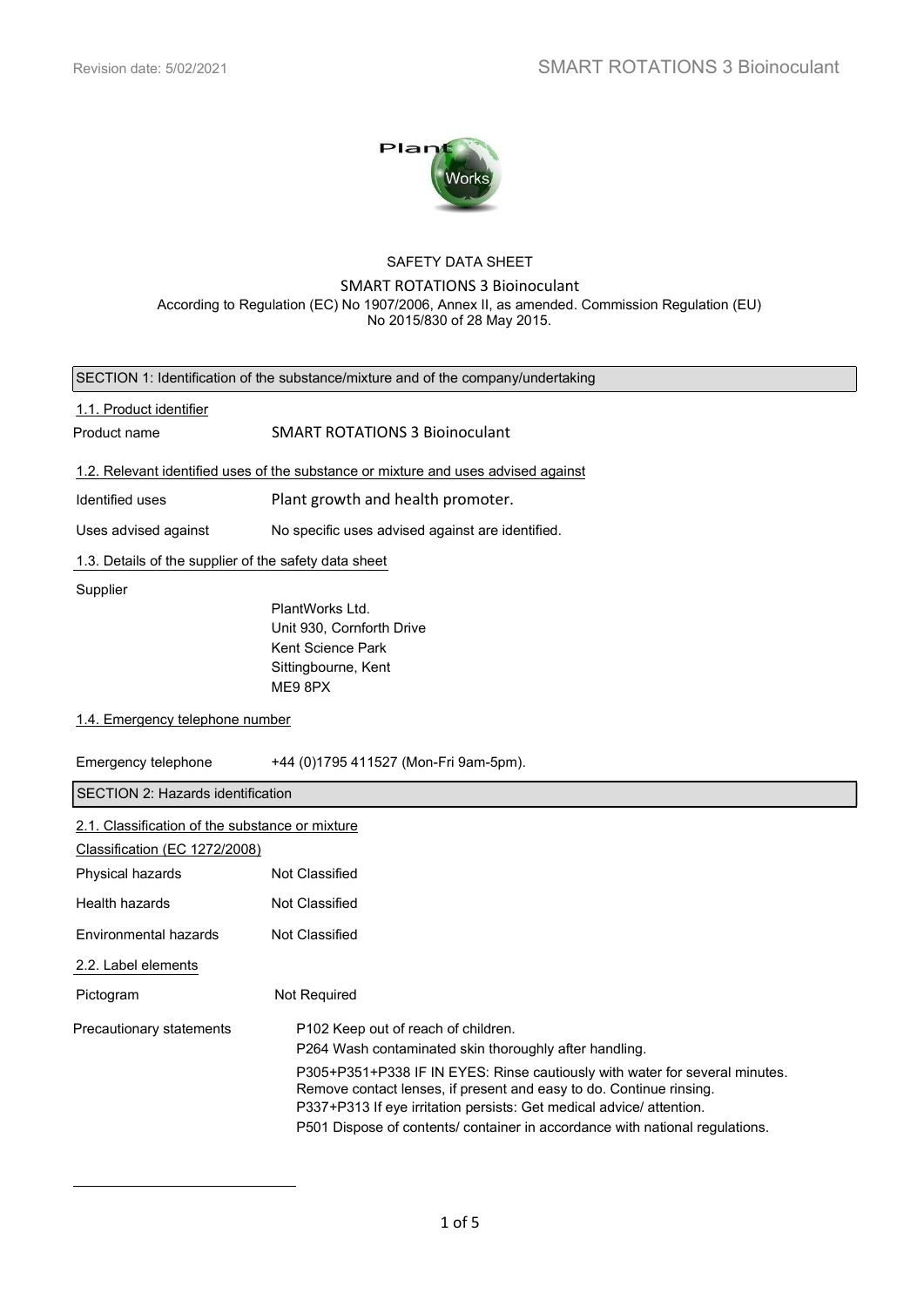### 2.3. Other hazards

This product does not contain any substances classified as persistent PBT or vPvB. The bacteria in this mixture are considered to belong to hazard group 1 as defined by the Advisory Committee on Dangerous Pathogens (ACDP) as "a biological agent unlikely to cause human disease". It should NOT be consumed. However, these organisms will be innocuous in all situations and that infections can never occur. The mixture should not be used by, or in the presence of immunocompromised persons. This product does not meet the criteria for classification as hazardous as defined in the Regulation EC 1272/2008 and in Directive 67/548/EEC.

| SECTION 3: Composition/information on ingredients                  |            |
|--------------------------------------------------------------------|------------|
| Water                                                              |            |
| CAS number: 7732-18-5                                              | $>99\%$    |
| Substance with National workplace exposure limits                  |            |
|                                                                    |            |
| Classification<br>Not Classified                                   |            |
| Sodium chloride                                                    |            |
| CAS number: 7647-14-5                                              | $>1\%$     |
| Substance with National workplace exposure limits                  |            |
| Classification<br>Not Classified                                   |            |
| Sodium phosphate dibasic                                           |            |
| CAS number: 7558-79-4                                              | $< 0.05\%$ |
| Substance with National workplace exposure limits                  |            |
| Classification<br>Not Classified                                   |            |
| Dihydrogen potassium phosphate                                     |            |
| CAS number: 7778-77-0                                              | < 0.1%     |
| Substance with National workplace exposure limits                  |            |
| Classification<br>Not Classified                                   |            |
| Potassium chloride                                                 |            |
| CAS number: 7447-40-7                                              | $< 0.1\%$  |
| Substance with National workplace exposure limits                  |            |
| Classification<br>Not Classified                                   |            |
| Bacteria                                                           |            |
| CAS number:                                                        | $< 0.1\%$  |
| Substance with National workplace exposure limits                  |            |
| Classification - Microbiologically categorised as Group I (Non-GM) |            |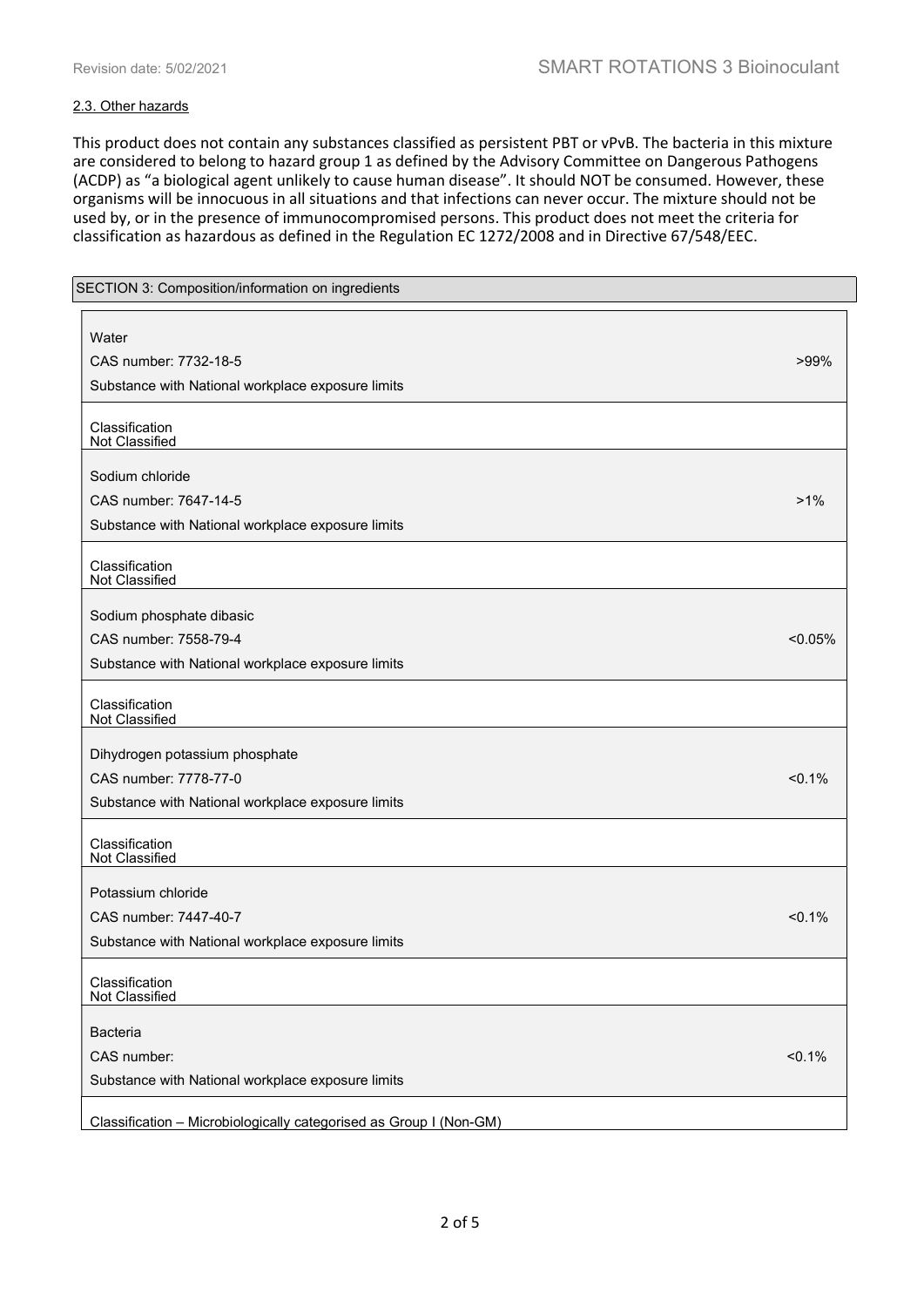## SECTION 4: First aid measures

#### 4.1. Description of first aid measures

| General information<br>medical                                                  | Get medical attention if any discomfort continues. Show this Safety Data Sheet to the<br>personnel.                                                            |  |
|---------------------------------------------------------------------------------|----------------------------------------------------------------------------------------------------------------------------------------------------------------|--|
| Ingestion                                                                       | Rinse mouth thoroughly with water. Get medical advice/attention if you feel unwell. Do not<br>induce vomiting unless under the direction of medical personnel. |  |
| Skin contact                                                                    | Rinse with plenty of water or at least 15 min. Remove contaminated clothing and wash<br>before reuse. If symptoms arise, seek medical attention.               |  |
| Eye contact                                                                     | Flush eyes with water as a precaution. If symptoms arise, seek medical attention.                                                                              |  |
| Protection of first aiders                                                      | First aid personnel should wear appropriate protective equipment during any rescue.                                                                            |  |
| 4.2. Most important symptoms and effects, both acute and delayed.               |                                                                                                                                                                |  |
| General Information:                                                            | None under normal use                                                                                                                                          |  |
| 4.3. Indication of any immediate medical attention and special treatment needed |                                                                                                                                                                |  |

Notes for the doctor Treat symptomatically

#### SECTION 5: Fire-fighting measures

#### 5.1. Extinguishing media

Suitable extinguishing media Use fire-extinguishing media suitable for the surrounding fire.

Unsuitable extinguishing media None known.

5.2. Special hazards arising from the substance or mixture

Hazardous combustion Non-combustible

products

5.3. Advice for firefighters Control run-off water by containing and keeping it out of sewers and watercourses. If risk of water pollution occurs, notify appropriate authorities.

Special protective equipment Self-contained breathing apparatus and full protective body clothing must be worn in case of fire.

## 6.1. Personal precautions, protective equipment and emergency procedures

Personal precautions Avoid contact with eye. Wear protective clothing as described in Section 8 of this safety data sheet.

## 6.2. Environmental precautions

Environmental precautions Avoid pollution of sewers and watercourses.

## 6.3. Methods and material for containment and cleaning up

Methods for cleaning up Contain and sweep up spillages. Place unusable material in clearly labelled containers of plastic bags for disposal. Wet residues are slippery, wash floor remove all traces.

# 6.4. Reference to other sections

Reference to other sections For personal protection, see Section 8. See Section 11 for additional information on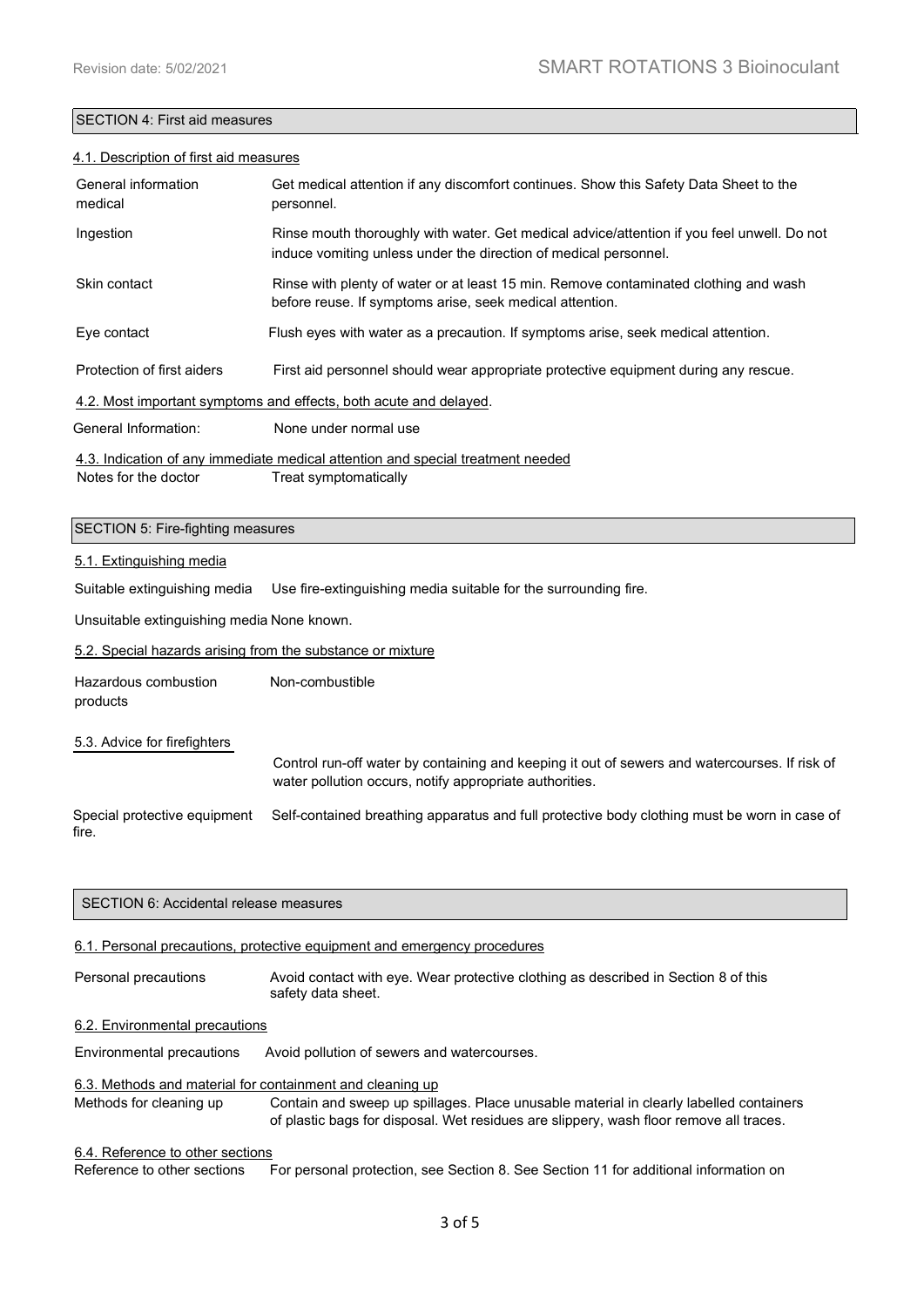health hazards. See Section 12 for additional information on ecological hazards. For waste disposal, see Section 13.

| SECTION 7: Handling and storage                            |                                                                                                                                                                                                                                                                       |  |  |
|------------------------------------------------------------|-----------------------------------------------------------------------------------------------------------------------------------------------------------------------------------------------------------------------------------------------------------------------|--|--|
| 7.1. Precautions for safe handling                         |                                                                                                                                                                                                                                                                       |  |  |
| Usage precautions                                          | Keep out of reach of children. Read and follow manufacturer's recommendations.<br>Keep away from food, drink and animal feeding stuffs. Wear protective clothing as<br>described in Section 8 of this safety data sheet. Keep pack tightly sealed when not in<br>use. |  |  |
| hygiene                                                    | Advice on general occupational Wash skin thoroughly after handling. Take off contaminated clothing. Wash<br>contaminated clothing before reuse.                                                                                                                       |  |  |
| SECTION 8: Exposure Controls/personal protection           |                                                                                                                                                                                                                                                                       |  |  |
| 8.1. Control parameters                                    |                                                                                                                                                                                                                                                                       |  |  |
| Occupational exposure limits                               | N/A                                                                                                                                                                                                                                                                   |  |  |
| 8.2. Exposure controls<br>Appropriate engineering controls | Provide adequate ventilation.                                                                                                                                                                                                                                         |  |  |
| Eye/face protection                                        | Avoid contact with eyes.                                                                                                                                                                                                                                              |  |  |
| Hand protection<br>Hygiene measures                        | No specific hand protection required, although nitrile gloves are recommended.<br>Wash hands thoroughly after handling. Do not eat, drink or smoke when<br>using this product. Wash contaminated clothing before reuse.                                               |  |  |
| Respiratory protection<br>Environmental exposure controls  | Respiratory protection is not required.<br>Keep container tightly sealed when not in use.                                                                                                                                                                             |  |  |

## SECTION 9: Physical and Chemical Properties

## 9.1. Information on basic physical and chemical properties

| Appearance                                   | Liquid                                                      |
|----------------------------------------------|-------------------------------------------------------------|
| Colour                                       | Clear                                                       |
| Odour                                        | Slight                                                      |
| Odour threshold                              | Not determined                                              |
| рH                                           | $-7.0$                                                      |
| Melting point                                | $\sim$ 0 °C                                                 |
| Initial boiling point and range              | $~100~^{\circ}$ C                                           |
| Flash point                                  | Not applicable.                                             |
| Evaporation rate                             | Not available                                               |
| Upper/lower flammability or explosive limits | Non-flammable                                               |
| Vapour pressure                              | No data available                                           |
| Vapour density                               | >1.0                                                        |
| Relative density                             | $1.2 - 1.28$ g/ml                                           |
| Solubility(ies)                              | Soluble in water                                            |
| Partition coefficient                        | Not available                                               |
| Auto-ignition temperature                    | Not available                                               |
| Decomposition Temperature                    | Not available                                               |
| Viscosity                                    | 0.0091 poise at 25 °C                                       |
| Explosive properties                         | Not explosive                                               |
| Oxidising properties                         | Does not meet the criteria for classification as oxidising. |

SECTION 10: Stability and reactivity

10.1. Reactivity

Reactivity **None known** 

10.2. Chemical stability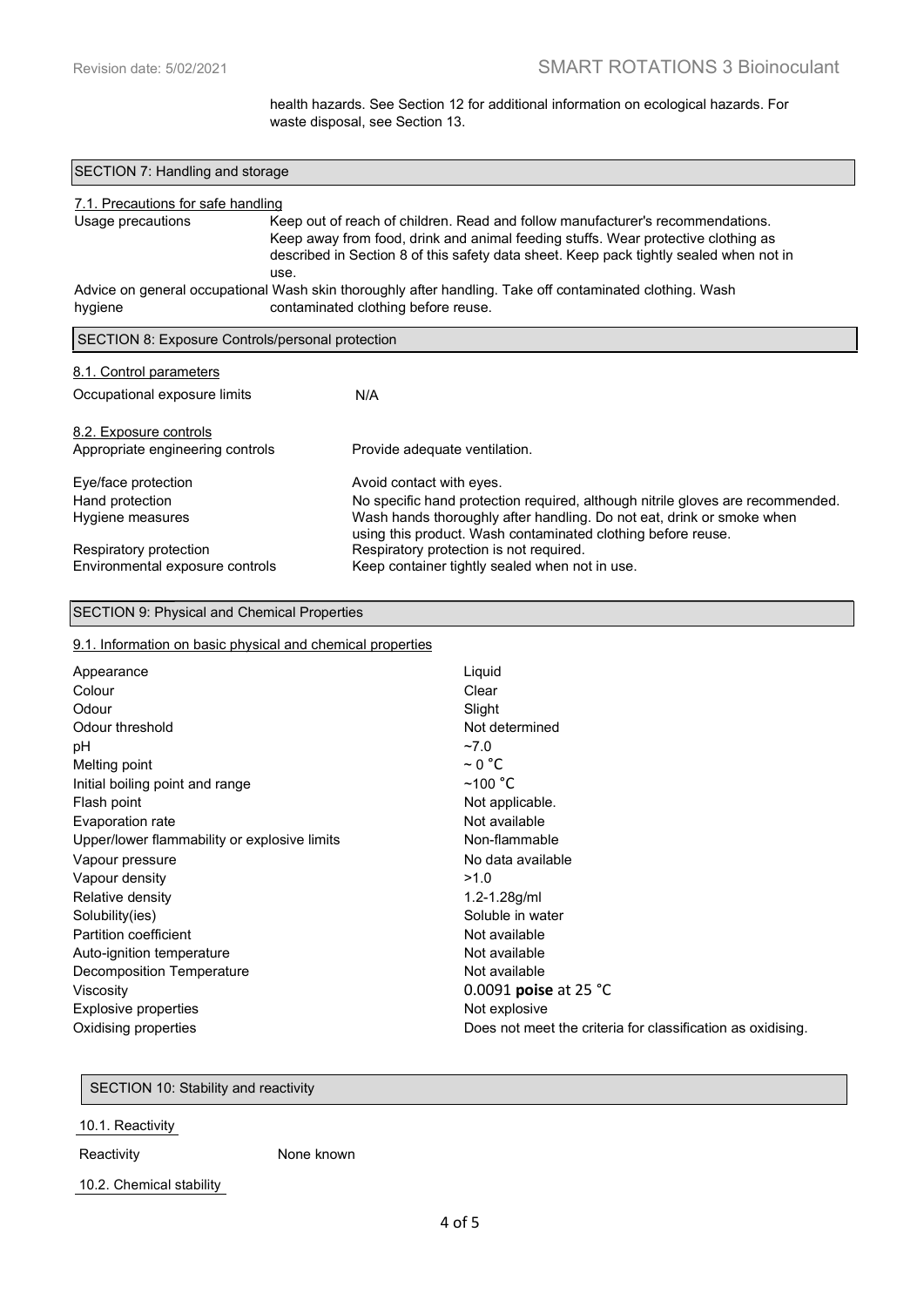| Stability                                  | Stable under recommended storage conditions                                       |  |
|--------------------------------------------|-----------------------------------------------------------------------------------|--|
| 10.3. Possibility of hazardous reactions   |                                                                                   |  |
| 10.4. Conditions to avoid                  | No data available                                                                 |  |
| Conditions to avoid                        | There are no known conditions that are likely to result in a hazardous situation. |  |
| 10.5. Incompatible materials               |                                                                                   |  |
| Materials to avoid                         | Strong oxidising agents, strong bases and acidic solutions.                       |  |
| 10.6. Hazardous decomposition products     |                                                                                   |  |
| Hazardous decomposition<br><b>Products</b> | None under normal use conditions                                                  |  |

#### SECTION 11: Toxicological information

11.1 Information on Products not classified. Unlikely to be hazardous under normal conditions to use. Toxicological effects

| SECTION 12: Ecological information  |                    |
|-------------------------------------|--------------------|
| 12.1. Toxicity                      | No data available  |
| 12.2. Persistence and degradability | No data available. |
| 12.3. Bioaccumulative potential     | No data available  |
|                                     |                    |

| SECTION 13: Disposal considerations |                                                               |
|-------------------------------------|---------------------------------------------------------------|
| Product                             | Observe Local Authority or licensed waste disposal contractor |
| Packaging                           | Treat as industrial waste                                     |
| SECTION 14: Transport information   |                                                               |

General The product is not covered by international regulations on the transport of dangerous goods (IMDG, IATA, ADR/RID). 14.1. UN number N/A 14.2. UN proper shipping name N/A 14.3. Transport hazard class(es) No transport warning sign required 14.4. Packing group Not applicable 14.5. Environmentally hazardous None 14.6. Special precautions for user N/A 14.7. Transport in bulk according to Annex II N/A of MARPOL 73/78 and the IBC Code

SECTION 15: Regulatory information

l,

15.1. Safety, health and environmental regulations/legislation specific for the substance or mixture

| National regulations Health and Safety at Work etc. | Act 1974 (as amended). The Carriage of Dangerous Goods and Use of                |
|-----------------------------------------------------|----------------------------------------------------------------------------------|
|                                                     | Transportable Pressure Equipment Regulations 2009 (SI 2009 No.                   |
|                                                     | 1348) (as amended) ["CDG 2009"]. EH40/2005 Workplace exposure<br>limits.         |
| EU legislation                                      | Regulation (EC) No 1907/2006 of the European Parliament and of the Council of 18 |

 December 2006 concerning the Registration, Evaluation, Authorisation and Restriction of Chemicals (REACH) (as amended).